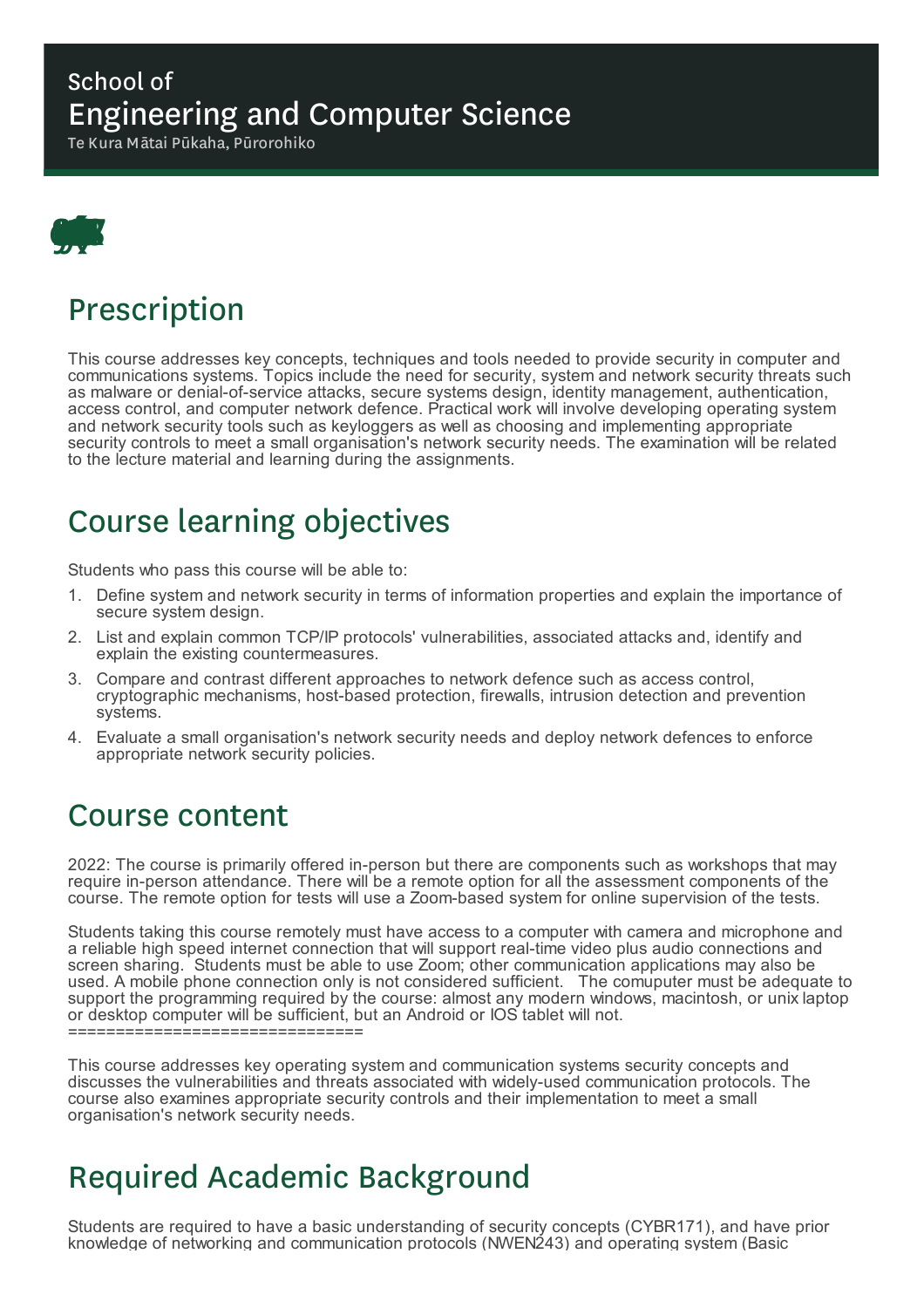### Withdrawal from Course

Withdrawal dates and process: https://www.wgtn.ac.nz/students/study/course-additions-withdrawals

#### Lecturers

#### Dr Masood Mansoori (Coordinator)

masood.mansoori@vuw.ac.nz 04 886 5369

CO 130 Cotton Building (All Blocks), Gate 7, Kelburn Parade, Kelburn

# Teaching Format

This course will be offered through dual-mode delivery (i.e. in-person and online). Students are encouraged to attend the course sessions in person if possible. It is however possible to take the course remotely for those who cannot attend on-campus sessions, with all the components provided in-person also made available online.

There are two lectures per week which will be automatically recorded and accessible through Blackboard.

Lab sessions are however not recorded. Instructions for each lab session will be provided before the session date on the course website.

Students are required to read the lab documents thoroughly, complete the tasks and submit them by the due date specified in each lab document.

Students may attend the lab sessions in person or complete the labs remotely and submit the results through the ECS submission system.

## Student feedback

Student feedback on University courses may be found at: www.cad.vuw.ac.nz/feedback/feedback\_display.php

# Dates (trimester, teaching & break dates)

- Teaching: 28 February 2022 03 June 2022  $\blacksquare$
- Break: 11 April 2022 24 April 2022  $\blacksquare$
- Study period: 06 June 2022 09 June 2022
- Exam period: 10 June 2022 25 June 2022

#### Class Times and Room Numbers

#### **28 February 2022 - 10 April 2022**

- **Tuesday** 09:00 09:50 LT101, Murphy, Kelburn
- **Thursday** 09:00 09:50 LT101, Murphy, Kelburn

#### **25 April 2022 - 05 June 2022**

- **Tuesday** 09:00 09:50 LT101, Murphy, Kelburn
- **Thursday** 09:00 09:50 LT101, Murphy, Kelburn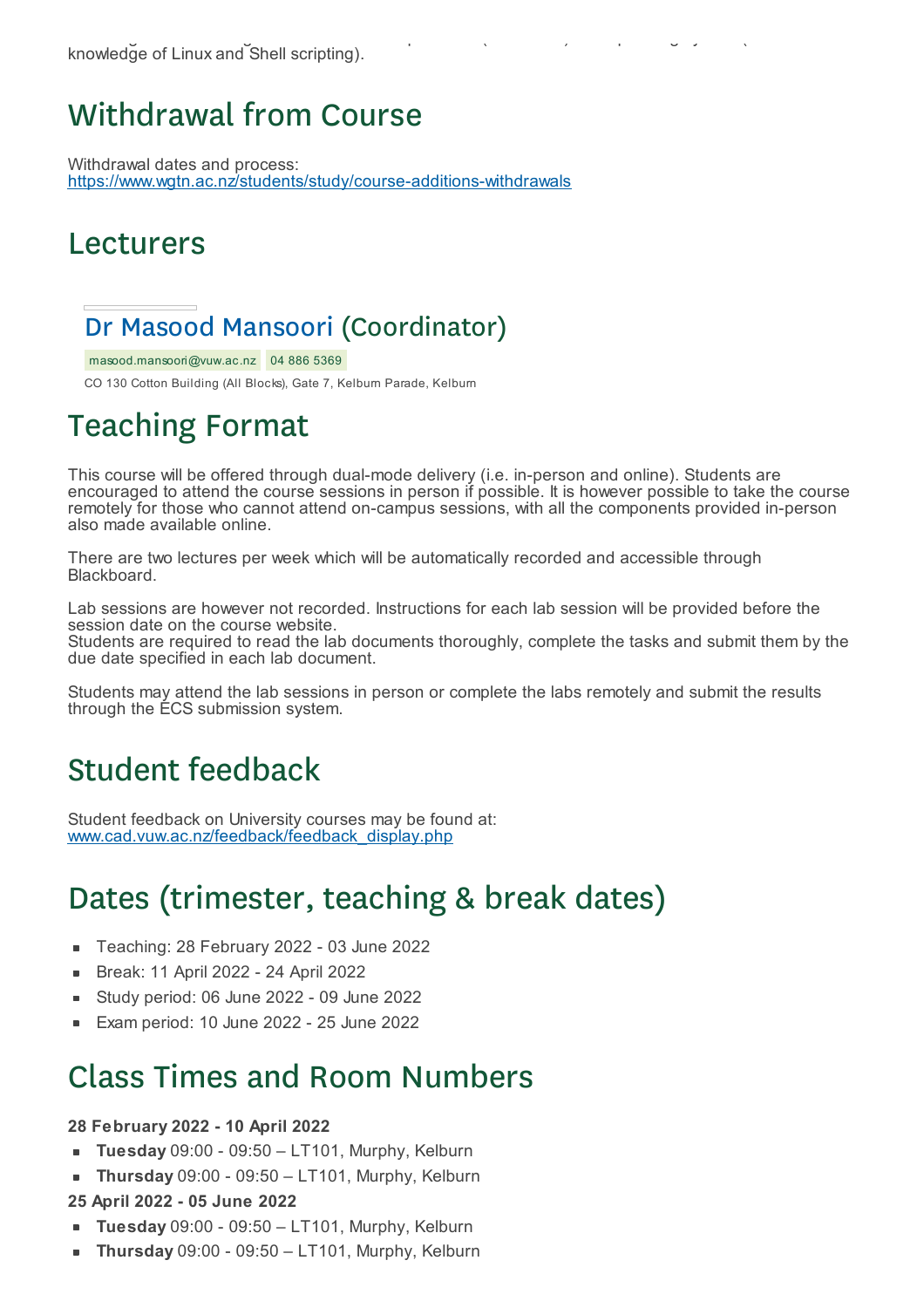# Other Classes

Students must sign up in myAllocator for a regular one-hour lab session.

## Set Texts and Recommended Readings

#### Required

*Guide to Network Defense and Countermeasures*, 3rd Edition by Randy Weaver, Dawn Weaver, Dean Farwood is primarily used throughout the course and includes most of the topics covered in this course. (Available from Vic Books, or you can seek out alternate options or e-books from any publisher or supplier available to you.)

Additional notes are provided before/after each lecture session accordingly.

### Mandatory Course Requirements

In addition to achieving an overall pass mark of at least 50%, students must:

- Achieve at least a **D** grade in the final examination, because the examination assesses understanding of concepts and learning from assignments independently.
- Submit at least three of the five lab exercises over the duration of the course.
- Make a reasonable attempt at all major assessments/assignments.

*If you believe that exceptional circumstances may prevent you from meeting the mandatory course requirements, contact the Course Coordinator for advice as soon as possible.*

#### Assessment

The assignments will apply the concepts learnt in the lectures and laboratory sessions, while the final assessment wil be related to the lecture materials and learnings during the assignments.

| <b>Assessment Item</b>                              | Due Date or Test Date                                | CLO(s)          | <b>Percentage</b> |
|-----------------------------------------------------|------------------------------------------------------|-----------------|-------------------|
| Assignment One                                      | Week 6                                               | CLO: 1,2        | 30%               |
| Assignment Two                                      | Week 12                                              | CLO: 3,4        | 30%               |
| <b>Final Assessment</b>                             | TBA                                                  | CLO:<br>1,2,3,4 | 20%               |
| Lab activities (5 labs, Weeks 2,<br>4, 6, 8 and 10) | 2 weeks after each lab is announced<br>and released. | CLO:<br>1,2,3,4 | <b>20%</b>        |

#### Penalties

Late assignment submissions will receive a penalty of 10% for each late day (pro-rata).

#### Extensions

Each student will have **three** "late days" which you may choose to use for any assignments during the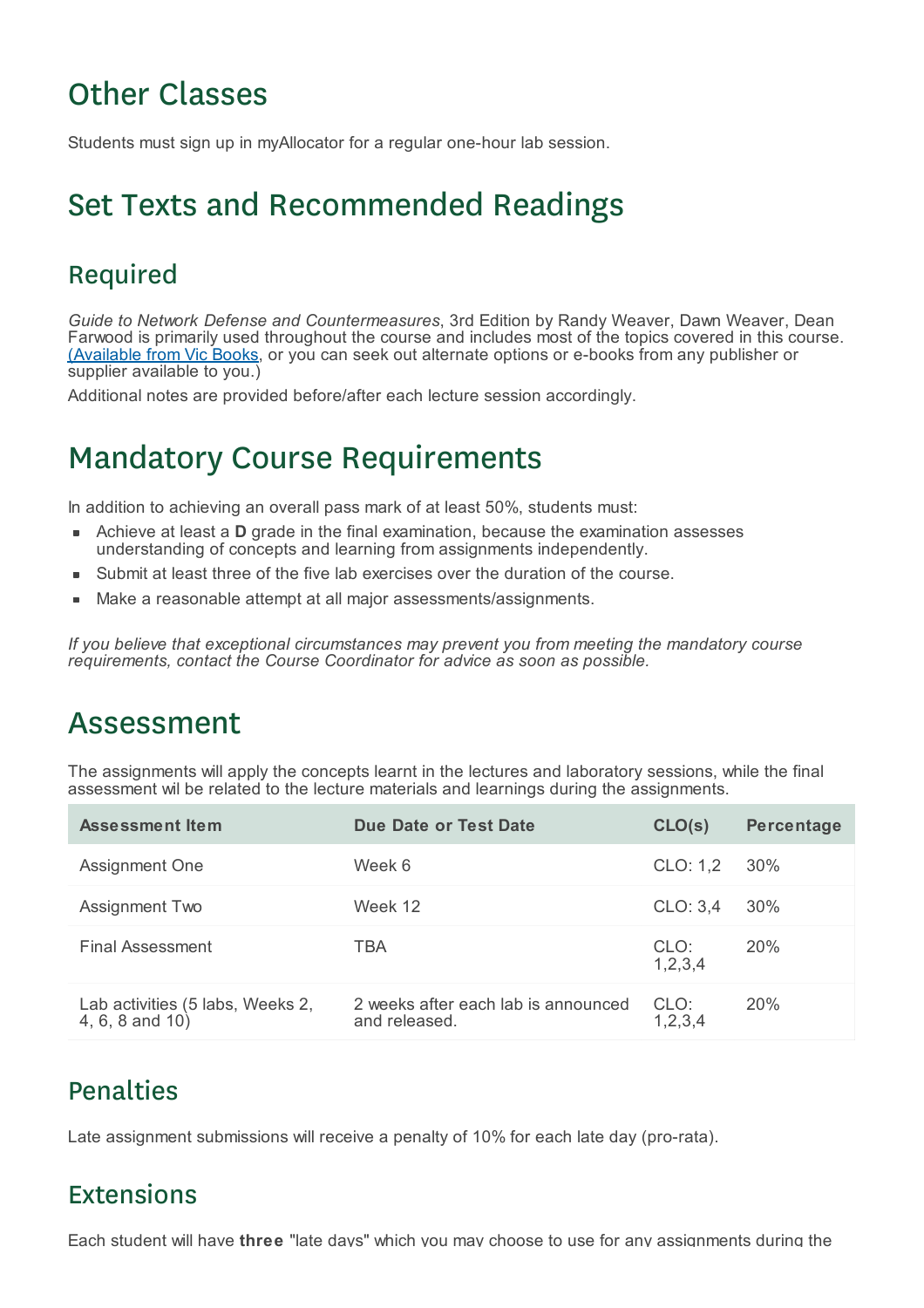Each student will have **three** "late days" which you may choose to use for any assignments during the course. There will be no penalty applied for these late days. You do not need to apply for these. Any late days you have left will be automatically applied to assignments that you submit late.

#### Submission & Return

All work is submitted through the ECS submission system, accessible through the course web page. Marks and comments will be returned through the ECS marking system; also available through the course web page.

#### Marking Criteria

All assessments are marked according to the scheme produced by the lecturers and specified in each assessment document.

# **Workload**

The total workload for CYBR 371 is 150 hours. In order to maintain satisfactory progress in this course, you should plan to spend an average of 10 hours per week on this course. An approximate breakdown for these hours would be:

- Lectures and laboratories: 4 hours per week
- Consolidating lectured material, through readings, completion of exercises, worksheets: 3 hours per É week
- Assignments: 3 hours per week

# Teaching Plan

See https://ecs.wgtn.ac.nz/Courses/CYBR371\_2022T1/LectureSchedule

# Communication of Additional Information

All online material for this course can be accessed at https://ecs.wgtn.ac.nz/Courses/CYBR371\_2022T1/.

# Links to General Course Information

- Academic Integrity and Plagiarism: https://www.wgtn.ac.nz/students/study/exams/integrity-plagiarism
- Academic Progress: https://www.wgtn.ac.nz/students/study/progress/academic-progess (including É restrictions and non-engagement)
- Dates and deadlines: https://www.wgtn.ac.nz/students/study/dates
- Grades: https://www.wgtn.ac.nz/students/study/progress/grades Ė
- Special passes: Refer to the Assessment Handbook, at ٠ https://www.wgtn.ac.nz/documents/policy/staff-policy/assessment-handbook.pdf
- Statutes and policies, e.g. Student Conduct Statute: https://www.wgtn.ac.nz/about/governance/strategy
- Student support: https://www.wgtn.ac.nz/students/support ×
- Students with disabilities: https://www.wgtn.ac.nz/st\_services/disability/ ÷
- $\blacksquare$ Student Charter: https://www.wgtn.ac.nz/learning-teaching/learning-partnerships/student-charter
- Terms and Conditions: https://www.wgtn.ac.nz/study/apply-enrol/terms-conditions/student-contract
- Turnitin: http://www.cad.vuw.ac.nz/wiki/index.php/Turnitin É
- University structure: https://www.wgtn.ac.nz/about/governance/structure